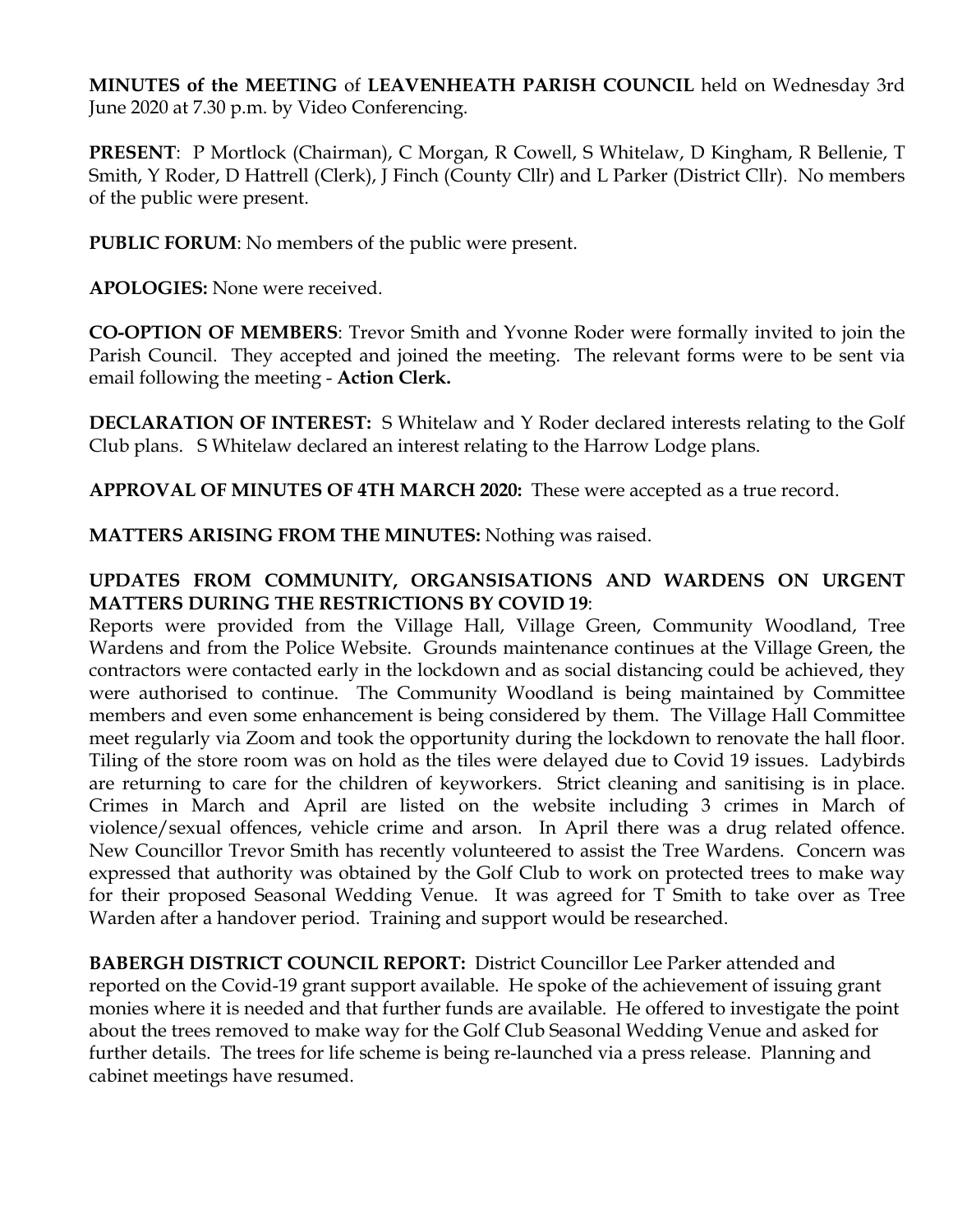**SUFFOLK COUNTY COUNCIL REPORT:** County Cllr J Finch attended and reported on Covid-19 related news. He also confirmed that a new Suffolk Heritage Explorer website has been launched. Children have been exploring the value of food through a drawing competition. During the lockdown, highways have taken the opportunity to carry out road improvements. Suffolk archives commemorate VE Day 75 with a new online exhibition. Data will be provided to the University of Suffolk from 100 streetlight sensors to evaluate the benefits in relation to monitoring traffic, road temperature, air quality, wind and waste. The local recruitments events for Suffolk Fostering and Adoption have been cancelled due to Covid-19. Due to population changes classes are smaller at the start of school currently. The yellow backed signs are now in place at the A134 crossing point.

**NEIGHBOURHOOD PLANNING UPDATE:** The full grant of £9000 was achieved and a further grant has been approved. Consultants are appointed. The Steering Group are meeting regularly via Video Conferencing with the involvement of Consultants and progressing the Housing Needs Assessment and considering whether to move forward with site allocations. A Vision Statement is being finalised.

**CORRESPONDENCE:** On-going correspondence were discussed.

**URGENT HIGHWAYS SAFETY MATTERS**: Nothing was raised.

**FINANCE:** The Bank Balances as at 4th March are £47879.07 in the Community Account and £15500.56 in the Rate Reward Account making a total of £63379.63.

The following pre-agreed payments were made: -

| Cheque No.            | Amount | Payee                         | <b>Details</b>            |
|-----------------------|--------|-------------------------------|---------------------------|
| As at 1st April       |        |                               |                           |
| <b>Funds Transfer</b> | 435.62 | <b>Suffolk County Council</b> | StreetLightpower&mai      |
| <b>Funds Transfer</b> | 429.60 | D K Hattrell                  | Clerk's Salary            |
| <b>Funds Transfer</b> | 100.40 | <b>Inland Revenue Only</b>    | <b>Clerk's Deductions</b> |
| <b>Funds Transfer</b> | 169.13 | <b>SCC Pension ACC</b>        | Clerk's Pension           |
| <b>Funds Transfer</b> | 379.10 | R H Leggett                   | NP Consultant             |
| Funds Transfer        | 100.00 | Suffolk Cloud                 | Web hosting               |
| <b>Funds Transfer</b> | 72.00  | Leavenheath Village Hall      | Hire includ for NP        |
| <b>Funds Transfer</b> | 43.00  | <b>MJO</b> Publications       | Playgd Leaflet            |
| As at 1st May         |        |                               |                           |
| <b>Funds Transfer</b> | 536.47 | <b>SALC</b>                   | Subscription              |
| <b>Funds Transfer</b> | 531.73 | <b>BHIB</b>                   | Village Green Insurance   |
| <b>Funds Transfer</b> | 429.60 | D K Hattrell                  | Clerk's Salary            |
| <b>Funds Transfer</b> | 100.40 | <b>HM</b> Revenue             | Clerk's ddtns             |
| <b>Funds Transfer</b> | 163.76 | <b>SCC</b> - Pension          | Clerk's pension           |
| <b>Funds Transfer</b> | 408.70 | BHIB                          | PC Insurance              |
| As at 1st June        |        |                               |                           |
| <b>Funds Transfer</b> | 468.49 | D K Hattrell                  | Clerk's Salary            |
| <b>Funds Transfer</b> | 100.40 | <b>HM</b> Revenue             | Clerk's ddtns             |
| <b>Funds Transfer</b> | 163.76 | <b>SCC</b> - Pension          | Clerk's pension           |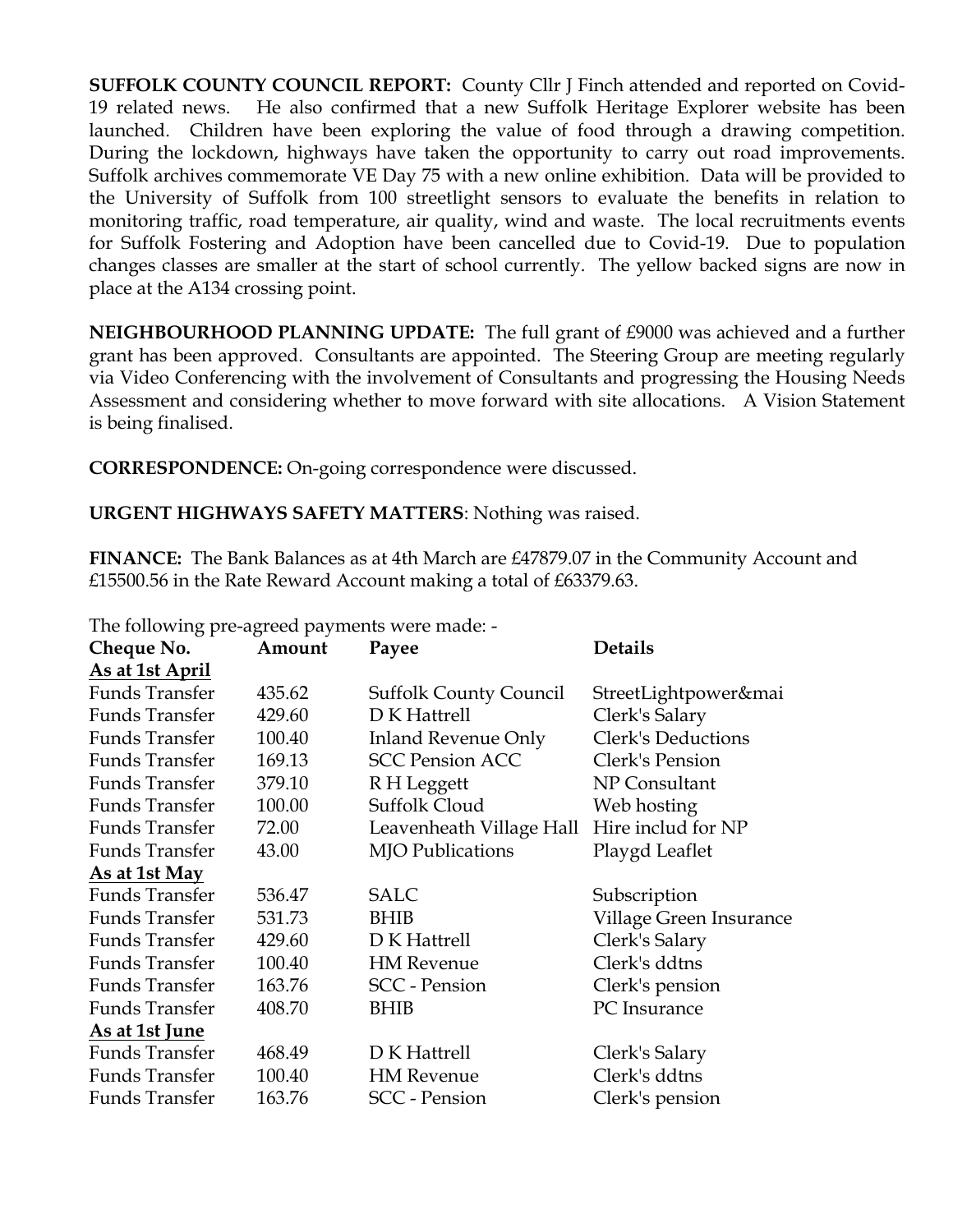The End of Year Accounts for Year Ending 31st March 2020 and Audit Submission including the Exemption from External Audit were prepared and circulated ahead of the Meeting. Following discussions, the Chairman proposed Approval. This was seconded by R Cowell and unanimously carried. The signing will take place and then the documents will be put on the website. The Clerk will then prepare for the Internal Audit via the new electronic means brought about by Covid-19 - **Action Clerk**.

Consideration was then given to the proposed replacement of perspex door to the defibrillator? It was resolved to approve this expenditure. The request to have the nearest street light remain on all night was mentioned. The landlord of the Hare and Hounds Pub has offered the wall of his pub as a potential site for a further Defibrillator. It was agreed to enquire with the current defibrillator committee as to whether they would like to pursue the new location **- Action Clerk.** 

**REPORTS AND QUESTIONS FROM CHAIRMAN AND MEMBERS :** S Whitelaw has requested keys to the gate at the Public Open Space path from Babergh District Council. Walkers have been making use of the Footpath maps produced by the project led by R Cowell.

The meeting closed at **8.45 p.m**.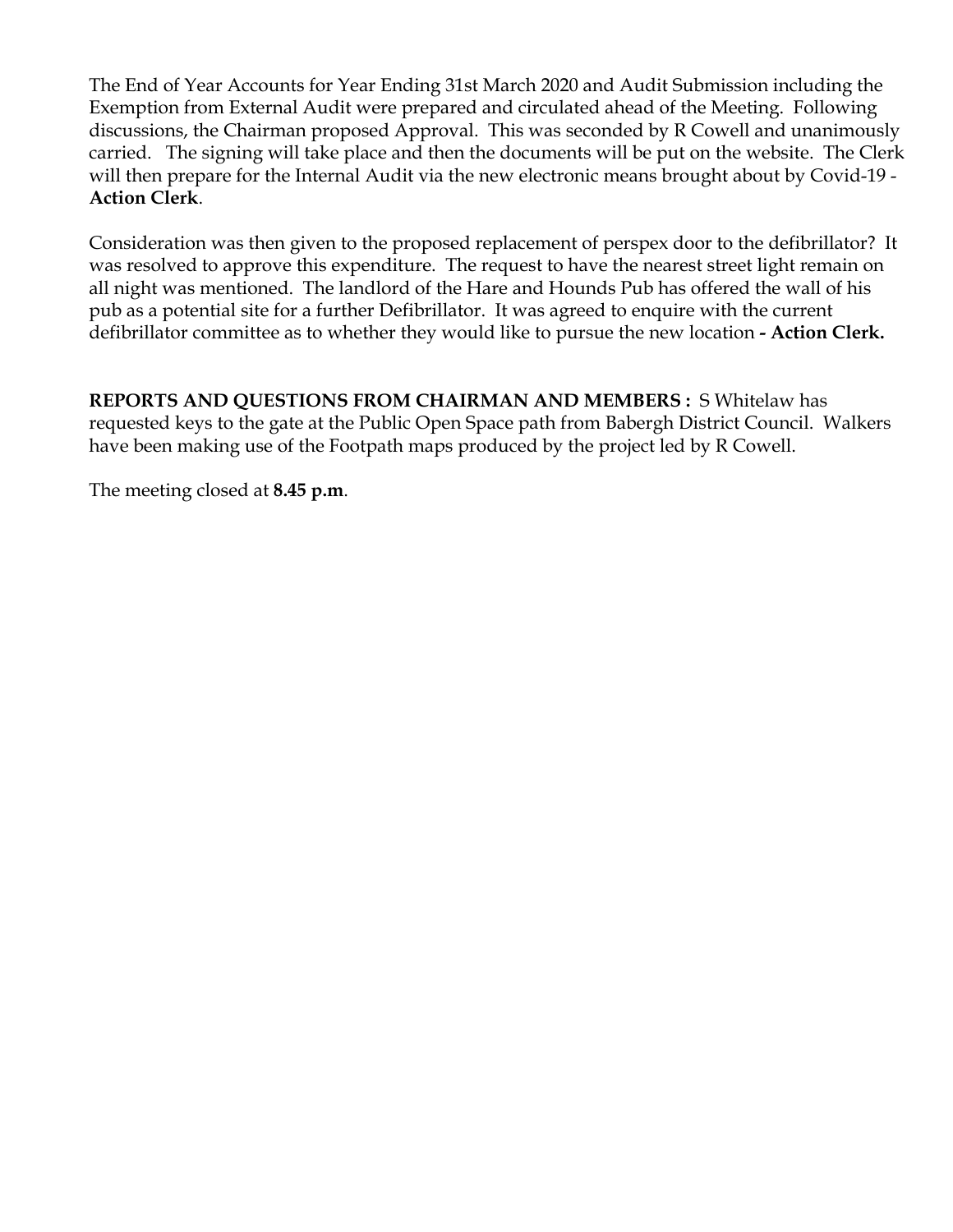## **Planning Meeting on 3rd June 2020**

*The following decisions were advised from the Planning Authority:-*

**A) DC/20/01739** - 6 Hawthorn Way, Leavenheath - Planning Permission had been granted for single storey rear extension (following removal of existing conservatory). The Parish Council had sent No Objections to this application.

B) **DC/20/00446** - 30 Bramble Way, Leavenheath - Consent had been granted to crown reduce oak trees to previous pruning points.

C**) DC/20/00189** - 2 Kingsland Lane, Leavenheath. Planning Permission had been granted for a single storey rear extension.

D) **DC/20/00166** - The Barn, Oaklands Farm, Heathlands, Leavenheath - Prior approval has been given (subject to conditions) for change of use of agricultural buildings to dwelling houses and for building operations reasonably necessary for the conversion.

E) **DC/20/01046** - Rose Hill Farm, Honey Tye, Leavenheath - Non material amendment for the position of attenuation basins was approved.

F) **DC/20/01599** - The Old Vicarage, Nayland Road - Non material amendment for the addition of a garage door and section of wall and to move both the log store and ride on mower openings was approved.

G) **DC/20/00754** - Heathcote, Honey Tye, Leavenheath - Listed Building Consent had been granted to insert timber french doors (following removal of existing uPVC doors). The Parish Council had sent No Objections to this application.

The following applications were discussed: -

1) **DC/19/01849** - Application to erect 4 dwellings following demolition of existing buildings at The Lion, Honey Tye, Leavenheath - Re-consultation following revised plans received on 13th May. Detailed Objections had been sent by our Planning Group ahead of the deadline. Highways and Heritage have had No Objections. A point was raised as to how refuse could safely be collected.

2) **DC/20/01942** - Application for change of use of land to seasonal wedding venue incorporating two gazebos, temporary timber seating, event tipi, ancillary cabin, 10 overnight guest tipis, car parking and landscaping at Stoke by Nayland Hotel, Keepers Lane, Leavenheath. This application is being considered by the Planning Group. R Bellenie updated the meeting that even without this application, the Golf Club are permitted limited operation as a Wedding Venue. Concerns had been expressed by residents relating to noise and security. Enquiries are being made. It is hoped further progress will be made with the Lake Walk.